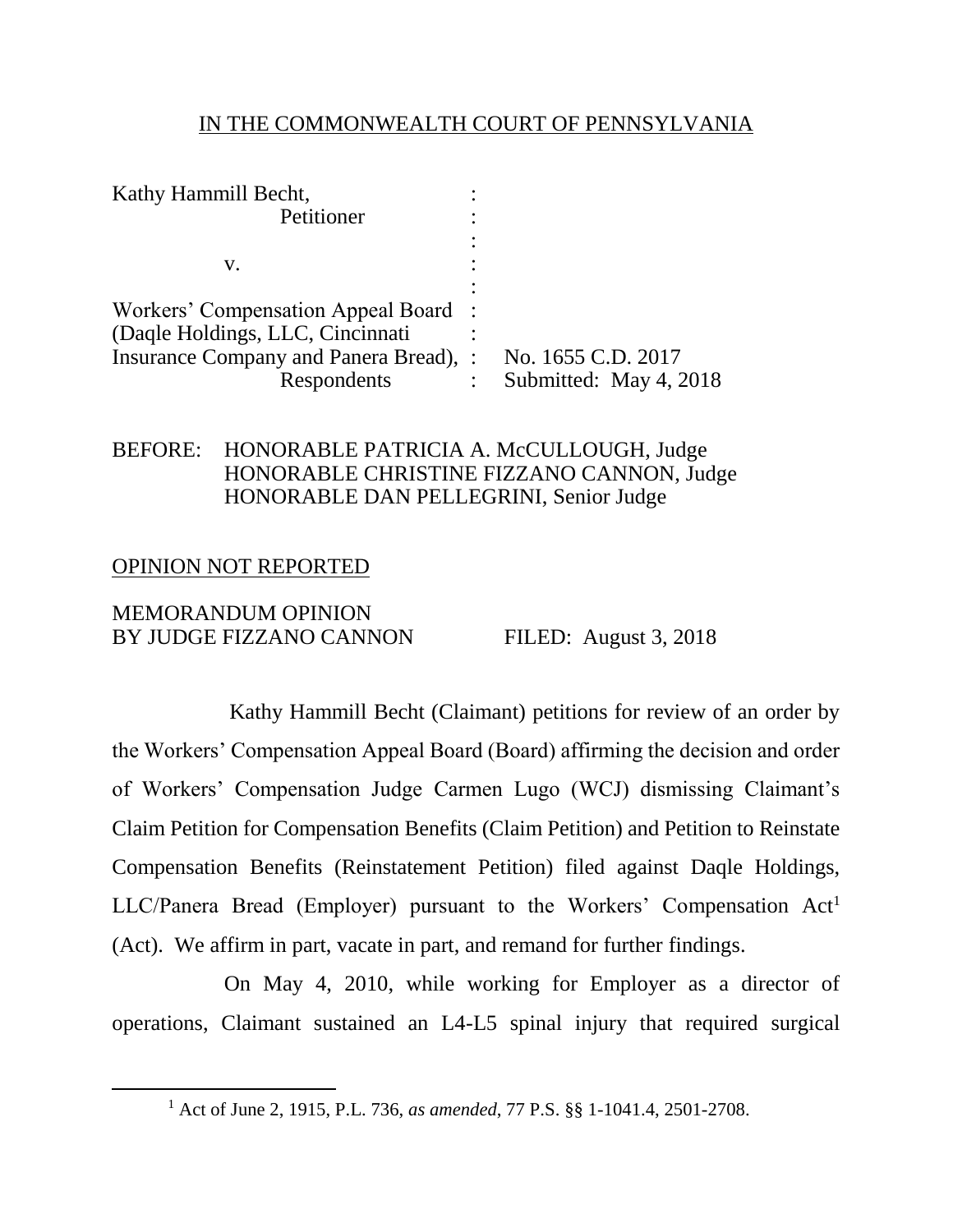intervention in the form of a lumbar spinal fusion at L4-L5. Claimant received workers' compensation (WC) benefits as a result of this work injury.

On January 29, 2014, Employer filed a petition to terminate Claimant's WC benefits. In support of this petition, Employer presented the deposition testimony of Gerard J. Werries, M.D., who had conducted an independent medical examination of Claimant. Dr. Werries opined that Claimant had fully recovered from her work injury and subsequent surgical fusion at L4-L5, and that Claimant's "mild adjacent arthritic changes at  $L3-[L]4$ ... were not as a result of the surgery... . [but instead] due to the natural progression of arthritis at that level versus stress from the previous fusion site." WCJ Decision and Order dated October 29, 2014 (2014 WCJ Decision) at 4. The WCJ found Dr. Werries' testimony credible and, based thereon, issued the 2014 WCJ Decision finding that Claimant's L4-L5 fusion was solid, that she was fully recovered from her May 4, 2010 work injury, and that the natural progression of existing natural arthritis caused her spinal stenosis at L3- L4, not the work injury or the L4-L5 fusion. *See* 2014 WCJ Decision at 4- 5. Accordingly, the WCJ terminated Claimant's WC benefits. *Id.* at 5. Claimant appealed and the Board affirmed by opinion dated December 8, 2015 (2015 Board Opinion). Claimant did not appeal the 2015 Board Opinion to this Court.

After the termination of her WC benefits in October 2014, Claimant returned to work and regular duty. She continued, however, to seek medical attention for symptoms, including occasional steroid injections in her lower back from David M. Babins, M.D., with the last of these injections occurring on March 5, 2015.

On March 18, 2015, Claimant twisted her back as she attempted to assemble an ice cream machine while working for Employer. Subsequently,

2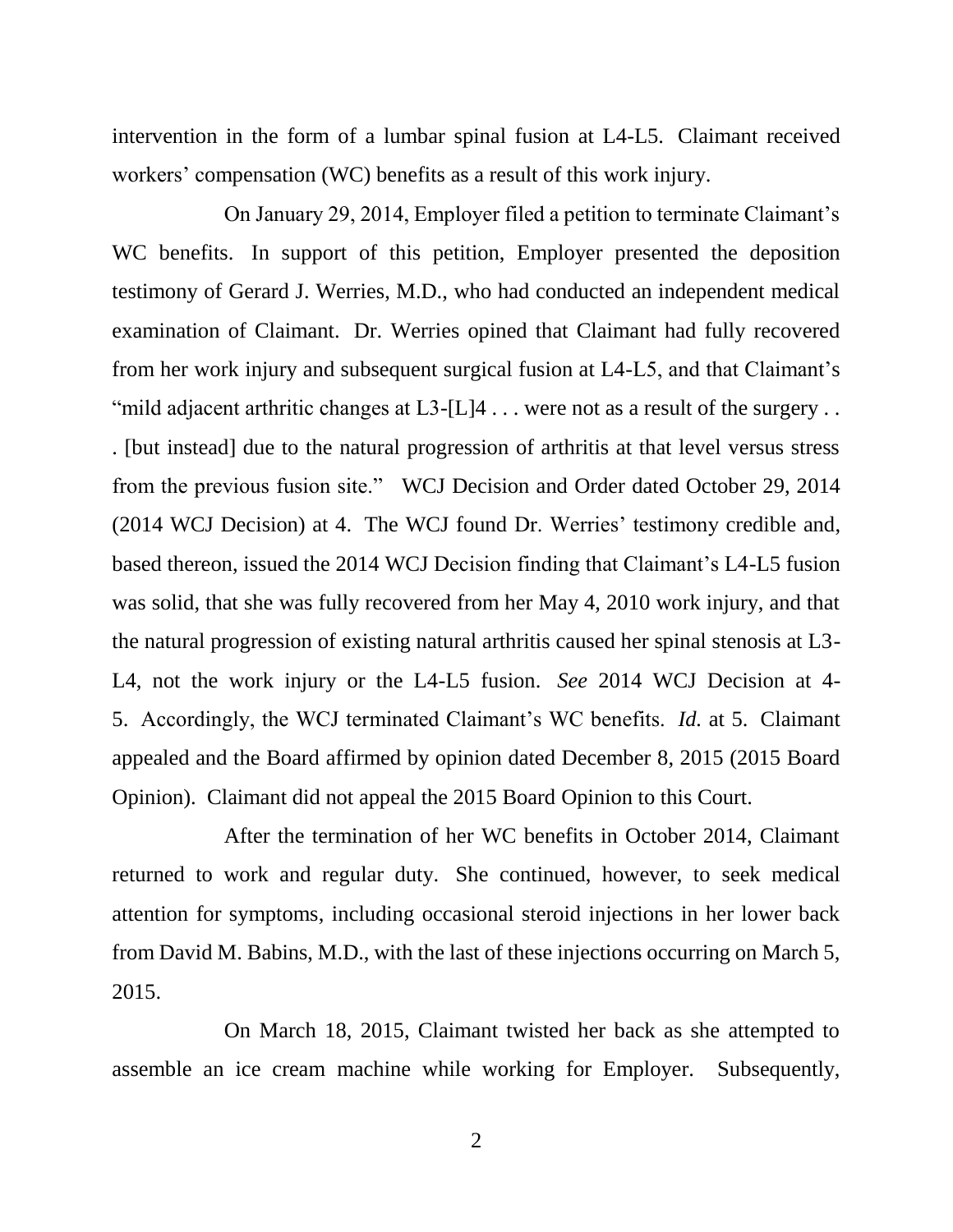Claimant filed a Reinstatement Petition seeking reinstatement of her previous WC benefits as a result of an alleged recurrence of her 2010 disabling condition that occurred on March 18, 2015 as she attempted to assemble the ice cream machine at work. *See* Reinstatement Petition. As an alternative to the Reinstatement Petition, Claimant also separately filed a Claim Petition seeking WC benefits based on the March 18, 2015 event, alleging an "Aggravation of Lumbar Spine stenosis[.]" *See*  Claim Petition.

The WCJ conducted hearings on June 8, 2015 and June 1, 2016, during which Claimant and a co-worker testified. *See* Notes of Testimony (N.T.) 6/8/2015 & 6/1/2016. The WCJ also received into evidence Dr. Babins' deposition testimony. *See* Deposition Testimony of David M. Babins, M.D., December 1, 2015 (Babins Deposition).

On November 3, 2016, the WCJ issued a Decision and Order holding that, because the 2014 WCJ Decision had determined that Claimant had fully recovered from her 2010 work injury and that the arthritis observed at her L3-L4 was not related to the 2010 work injury, Claimant's Reinstatement Petition was barred by *res judicata* and collateral estoppel. *See* WCJ Decision and Order dated November 3, 2016 (2016 WCJ Decision) at 6-7. The 2016 WCJ Decision accordingly denied Claimant's Reinstatement Petition. *Id.* at 7. The 2016 WCJ Decision also denied the Claim Petition, finding that Claimant had not met her burden of proving that a new work injury occurred on March 18, 2015. *Id.* Claimant appealed, and the Board affirmed the 2016 WCJ Decision by opinion and order dated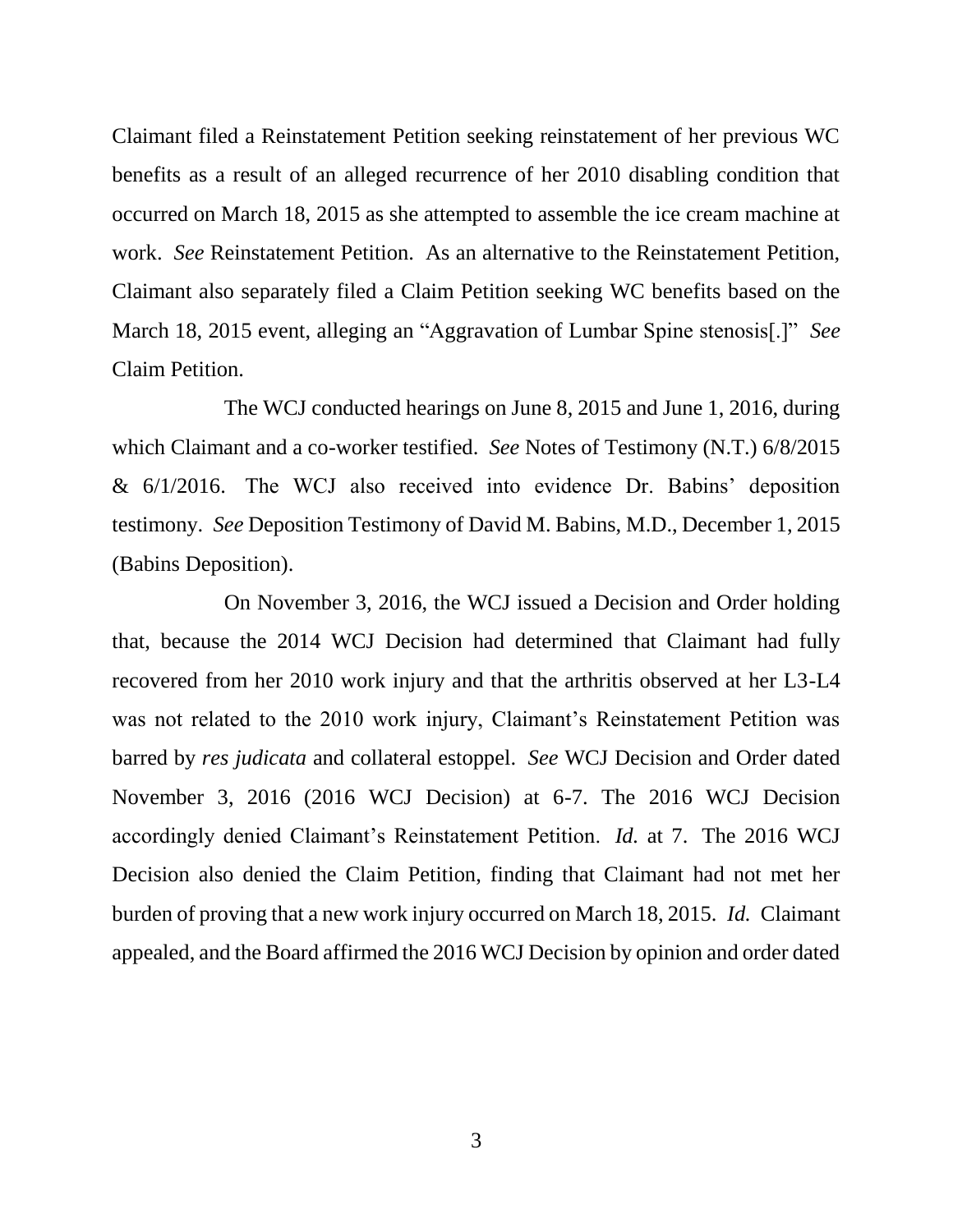October 13, 2017. *See* Board Opinion dated October 13, 2017 (2017 Board Opinion). This appeal followed.<sup>2</sup>

In essence, Claimant now claims the Board erred by holding that her Reinstatement Petition was barred by collateral estoppel and by denying her Claim Petition because she failed to prove an aggravation of her 2010 injury or a new injury. Claimant's Brief at 28-35. While we agree that Claimant's Reinstatement Petition is barred by collateral estoppel, we cannot determine whether the WCJ and the Board erred regarding the Claim Petition without further findings by the WCJ.

Section 413(a) of the Act authorizes the reinstatement of terminated disability benefits "upon proof that the disability of an injured employe[e] has increased, decreased, [or] recurred[.]" 77 P.S. § 772. "A claimant seeking reinstatement of benefits following a termination carries a heavy burden because the claimant has been adjudicated to be fully recovered." *Namani v. Workers' Comp. Appeal Bd. (A. Duie Pyle)*, 32 A.3d 850, 854 (Pa. Cmwlth. 2011) (quoting *Nat'l Fiberstock Corp. (Greater N.Y. Mut. Ins. Co.) v. Workers' Comp. Appeal Bd. (Grahl),* 955 A.2d 1057, 1062 (Pa. Cmwlth. 2008)). In reinstatement petitions, the claimant must prove that: "(1) his earning power is once again adversely affected by his disability[;] and[] (2) the disability is a continuation of the disability that arose from his original claim." *Ingrassia v. Workers' Comp. Appeal Bd. (Universal* 

l

 $2$  This Court's "scope of review is limited to determining whether constitutional rights have been violated, whether an error of law was committed and whether necessary findings of fact are supported by substantial evidence." *Morocho v. Workers' Comp. Appeal Bd. (Home Equity Renovations, Inc.)*, 167 A.3d 855, 858 n.4 (Pa. Cmwlth. 2017) (citing *Johnson v. Workmens' Comp. Appeal Bd. (Dubois Courier Express)*, 631 A.2d 693 (Pa. Cmwlth. 1993)); *see also* Section 704 of the Administrative Agency Law, 2 Pa. C.S. § 704. "Substantial evidence is such relevant evidence a reasonable person might find sufficient to support the WCJ's findings." *Frog, Switch & Mfg. Co. v. Workers' Comp. Appeal Bd. (Johnson)*, 106 A.3d 202, 206 (Pa. Cmwlth. 2014).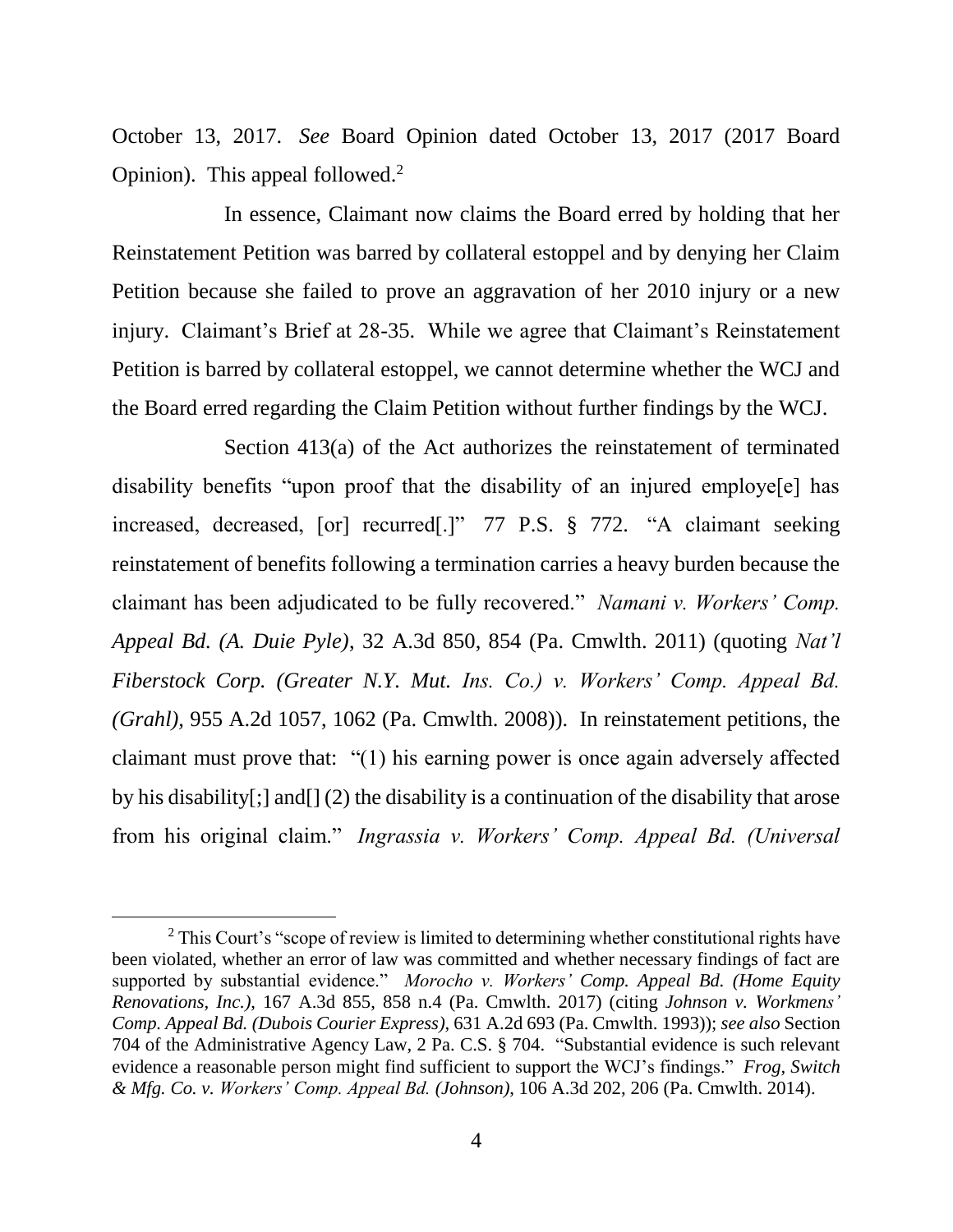*Health Servs., Inc.),* 126 A.3d 394, 401 (Pa. Cmwlth. 2015) (citing *Bufford v. Workers' Comp. Appeal Bd. (North Am. Telecom),* 2 A.3d 548, 558 (Pa. 2010)).

"With respect to a claim petition, the claimant bears the initial burden of proving that [an] injury arose in the course of employment and was related thereto." *Frankiewicz v. Workers' Comp. Appeal Bd. (Kinder Morgan, Inc.)*, 177 A.3d 991, 995 (Pa. Cmwlth. 2017). "Generally, if there is no obvious relationship between the disability and the work-related cause, unequivocal medical testimony is required to meet this burden of proof." *Id.* "Medical evidence is considered unequivocal if the medical expert, after providing a foundation, testifies that in his medical opinion, he thinks the facts exist." *Craftsmen v. Workers' Comp. Appeal Bd. (Krouchick)*, 809 A.2d 434, 439 (Pa. Cmwlth. 2002).

"The terms 'aggravation of a pre-existing condition' and 'recurrence of a prior injury' are legal terms of art that are utilized to attribute causation of the current disability to a particular event or series of events." *S. Abington Twp. v. Workers' Comp. Appeal Bd. (Becker & ITT Specialty Risk Servs.)*, 831 A.2d 175, 181–82 (Pa. Cmwlth. 2003). "In workers' compensation law, 'aggravation' is a term of art denoting a new injury, as opposed to the resumption or manifestation of symptoms from a past injury[,]" which is known as a "recurrence" of the prior injury. *Zurn Indus. v. Workers' Comp. Appeal Bd. (Bottoni)*, 755 A.2d 108, 111 (Pa. Cmwlth. 2000). Both aggravations and recurrences of prior work-related injuries are compensable under the Act. *Chik-Fil-A v. Workers' Comp. Appeal Bd. (Mollick)*, 792 A.2d 678, 688–89 (Pa. Cmwlth. 2002). "A work-related aggravation of a prior non-work-related condition is . . . [also] compensable." *Am. Contracting Enters., Inc. v. Workers' Comp. Appeal Bd. (Hurley)*, 789 A.2d 391, 396 (Pa. Cmwlth. 2001) (claimant with history of shoulder problems). However, "a disability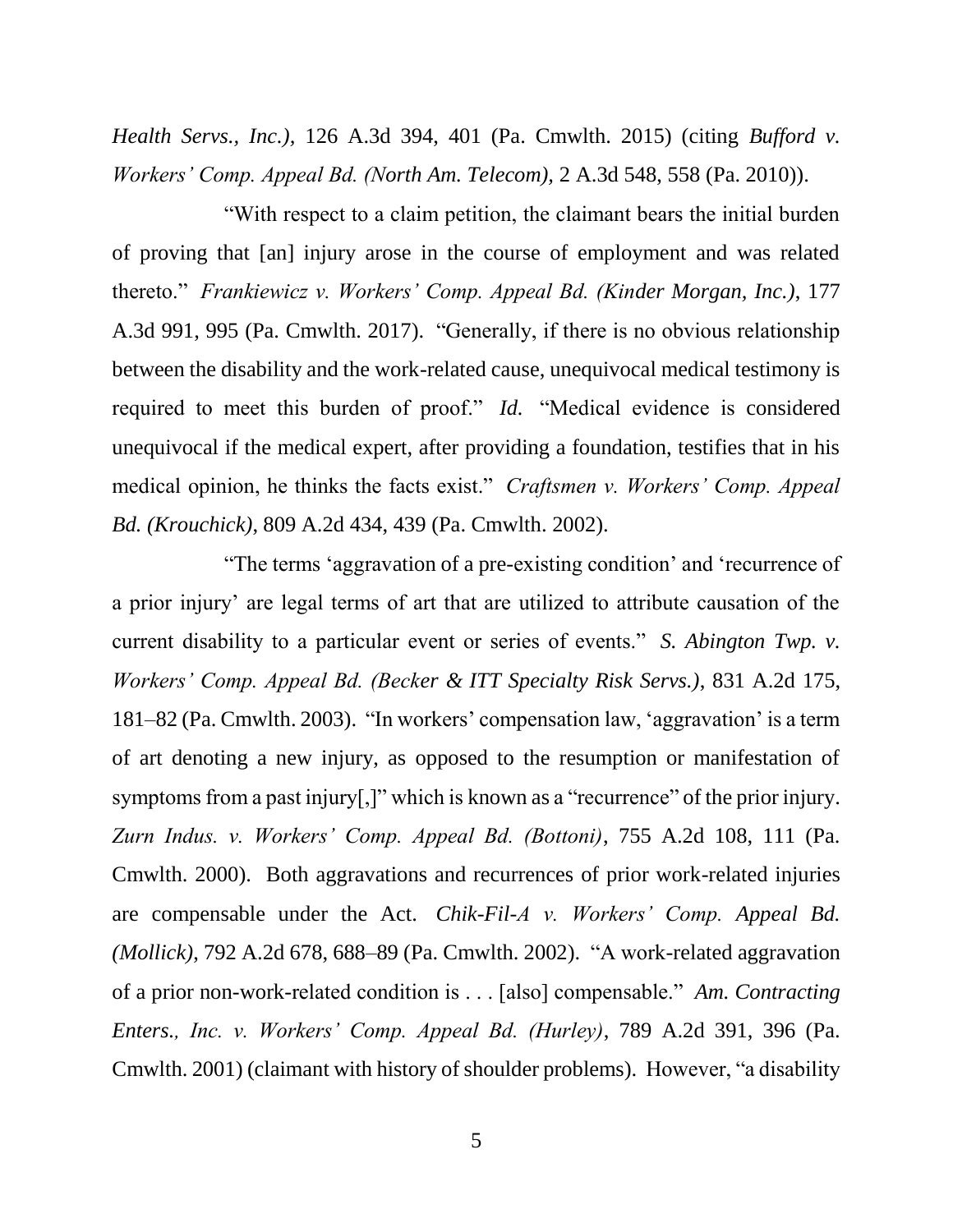that results from the natural progression of a non-work-related pre-existing condition is not compensable under the Act." *Locher v. Workers' Comp. Appeal Bd. (City of Johnstown)*, 782 A.2d 35, 38 (Pa. Cmwlth. 2001).

This Court has explained:

An employee who experiences an injury based on the aggravation of a pre-existing condition is entitled to benefits if she shows that the aggravation arose in the course of employment, the aggravation was related to the employment, and disability resulted. To show that an injury was related to employment, the employee must establish a causal connection between work and the injury. When the connection between the injury or the aggravation and work is not obvious, unequivocal medical testimony is necessary. Moreover, where a claimant had an underlying condition that is not work related, she must show continuing existing disability in order to receive benefits. Therefore, if restrictions are placed on a claimant that are causally related to the work-related aggravation, the claimant is entitled to benefits.

*Chik-Fil-A*, 792 A.2d at 688-89 (internal citations omitted).

Here, Claimant testified that she first sustained a back injury at work on May 4, 2010 that ultimately required an L4-L5 spinal fusion. N.T. 6/8/2015 at 13-40. Claimant ultimately returned to work and resumed her normal duties. *Id.* at 15-16.

Claimant stated that she suffered a second back injury while assembling an ice cream machine at work on March 18, 2015. N.T. 6/8/2015 at 17, 35. Claimant explained that while making a twisting motion to place a cylinder into the ice cream machine, she experienced "very, very sharp pains" in her back located slightly above the incision site from her previous spinal fusion surgery. *Id.* at 17-18. In addition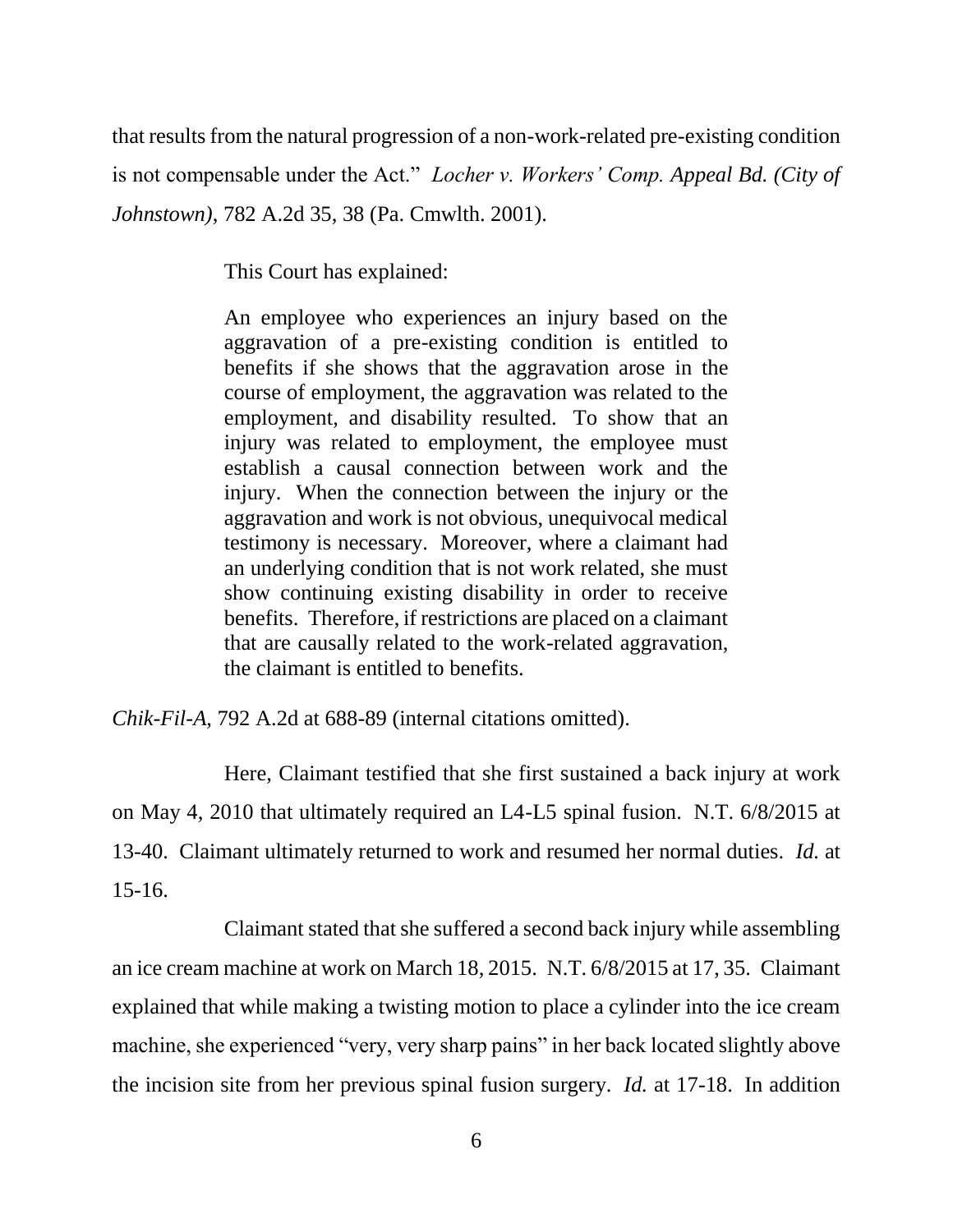to pain, Claimant began experiencing muscle spasms in her back and pain radiating down her legs. *Id.* at 22. She presented to Dr. Babins on March 24, 2015 for her March 18, 2015 injury. *Id.* Dr. Babins examined Claimant, took x-rays, prescribed a steroid pack, and directed her to have an MRI performed. *Id.* at 23-24. Claimant explained that Dr. Babins also removed her from work for a period of eight weeks at that time and after Dr. Babins reviewed the MRI, he recommended an additional two months off work. *Id.* at 24-25.

Claimant has not returned to work since Dr. Babins took her off work. N.T. 6/8/2015 at 29. She testified that, while her symptoms have subsided somewhat, she is unable to perform her previous work duties because she cannot turn, twist, reach up or down, or move any product. *Id.* at 27. Claimant also testified that she experiences more muscle spasms and sharper pain since the March 18, 2015 incident. *Id.* at 28-29. Claimant testified that, whereas her pain following the 2010 injury and surgery had not kept her from working, her pain level following the March 18, 2015 incident did prevent her from performing her job. N.T. 6/1/2016 at 56. Claimant testified that, prior to the March 18, 2015 incident, her pain was dependent on her activity level, whereas since that incident, her pain has been more constant and more severe. *Id.* at 55-56.

The WCJ accepted into evidence Dr. Babins' December 1, 2015 deposition testimony. *See* Babins Deposition. Dr. Babins first saw Claimant on May 5, 2010 for acute lower back pain following her original work injury. Babins Deposition at 6. After a period of unsuccessful conservative treatment, another physician ultimately diagnosed Claimant with lumbar spinal stenosis and lumbar instability and performed surgery on Claimant's back. *Id.* at 6-7. Although her condition and pain improved after the surgery, Dr. Babins continued to treat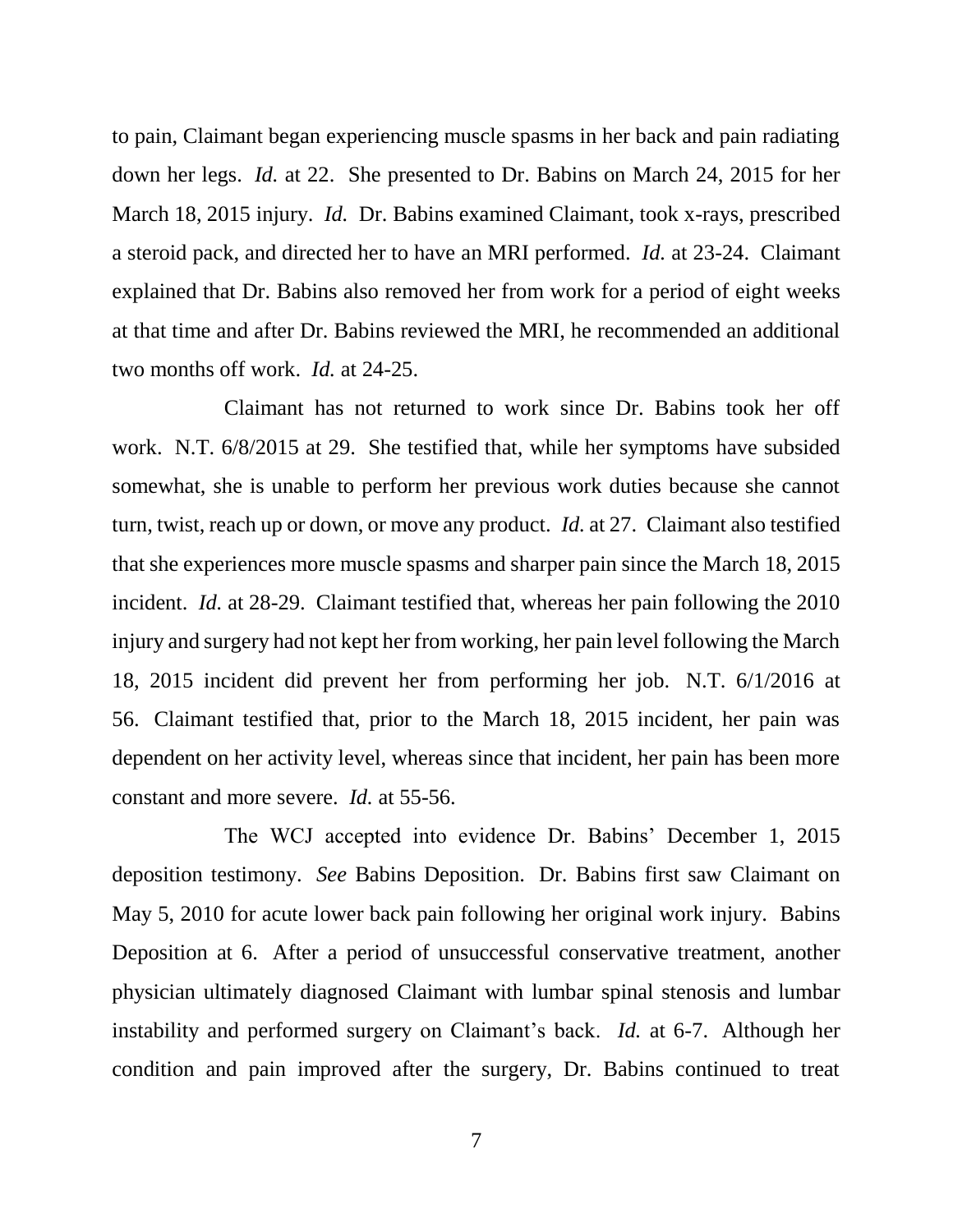Claimant post-surgery with intermittent medications and occasional steroidal injections into the joints and nerve roots in Claimant's back to alleviate her back and leg pain. *Id.* at 7. Dr. Babins described the steroid injections as "palliative," meaning they were intended to lessen, not eradicate, Claimant's symptoms. *Id.* Dr. Babins administered the last of these palliative injections on March 5, 2015, just under two weeks before Claimant's new March 18, 2015 back injury. *Id.*

Claimant presented to Dr. Babins again on March 24, 2015 with increasing lower back pain and fatigue related to lower back pain following the March 18, 2015 incident. Babins Deposition at 7-8. Dr. Babins had x-rays taken at that time that showed Claimant's L4-L5 fusion was intact. *Id.* Dr. Babins' impression at the time was "recurrent lower back pain, status post-fusion, with concern for adjacent lumbar instability or disease." *Id.* at 8. Dr. Babins prescribed a steroid pack and ordered an updated MRI examination. *Id.* at 8-9.

Dr. Babins saw Claimant again on April 10, 2015, after she had the new MRI performed. Babins Deposition at 9. Dr. Babins explained the new MRI showed an epidural fibrosis – or scarring – around the level of the previous surgery and adjacent level disease stenosis – or narrowing of the column holding Claimant's nerves – at L3-L4. *Id.* Dr. Babins further explained that, compared to Claimant's previous 2013 MRI study, Claimant exhibited significant progression of the disease above the level of fusion at L3-L4 with more bulging of the disc and the creation of severe central canal stenosis not previously apparent. *Id.* at 9-10. Unlike Dr. Werries' 2014 conclusion that the natural progression of existing arthritis caused Claimant's spinal stenosis at L3-L4, which the WCJ 2014 Decision credited, Dr. Babins stated that Claimant's severe central canal stenosis at L3-L4 was a direct consequence and sequela of Claimant's previous work-related fusion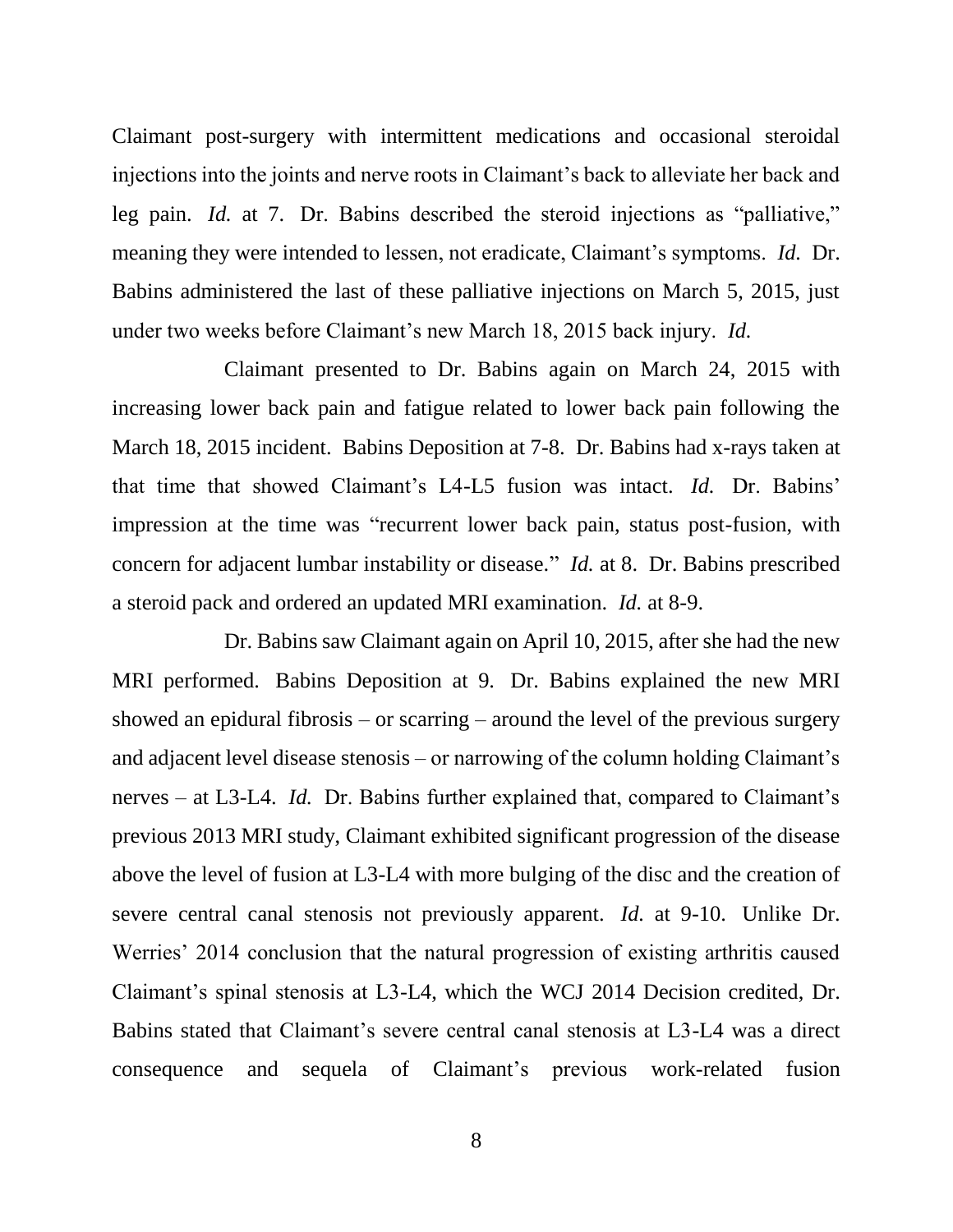surgery. *Id.* Additionally, Dr. Babins "opined that 'as a result of **both** the proceeding [sic] injury surgery and the more recent exacerbation of March, (the Claimant) has significant limitations with her abilities to perform her job at Panera.'" 2016 WCJ Decision at 5, Findings of Fact (F.F.) No. 7 (emphasis added). When he last saw her on July 28, 2015, Dr. Babins released Claimant to return to work pursuant to the restrictions outlined in a functional capacity evaluation report prepared by a third-party rehabilitation provider. *Id.* at 26.

Employer relied upon and entered into evidence the 2014 WCJ Decision and the 2015 Board Opinion affirming the 2014 WCJ Decision. In 2014, the WCJ had accepted the testimony of Employer's medical expert Dr. Werries, who testified that Claimant's L3-L4 disc disease resulted not from Claimant's 2010 work injury, but instead from unrelated arthritic changes, opining that the spinal stenosis was a natural progression of the disease at L3-L4. *See* 2016 WCJ Decision at 6; *see also* 2014 WCL Decision at 4-5. Employer did not offer medical evidence relating to the March 18, 2015 incident or its effect on the Claimant's preexisting disease.

#### 1. *The Reinstatement Petition.*

Here, the WCJ determined that collateral estoppel barred the Reinstatement Petition. *See* 2016 WCJ Decision at 6. By accepting Dr. Werries' testimony, the 2014 WCJ Decision had previously determined that: (1) Claimant had fully recovered from her 2010 injury; and (2) the mild stenosis at Claimant's L3-L4 was not the result of her L4-L5 fusion, but instead was caused by the natural progression of arthritis at that level of her spine. *See* 2014 WCJ Decision at 4-5. As such, the 2014 WCJ Decision limited the scope of Claimant's 2010 injury to the L4- L5 level of her spine and expressly stated that Claimant's L3-L4 arthritic issues were unrelated. *Id.* The Board affirmed the 2014 WCJ Decision and Claimant did not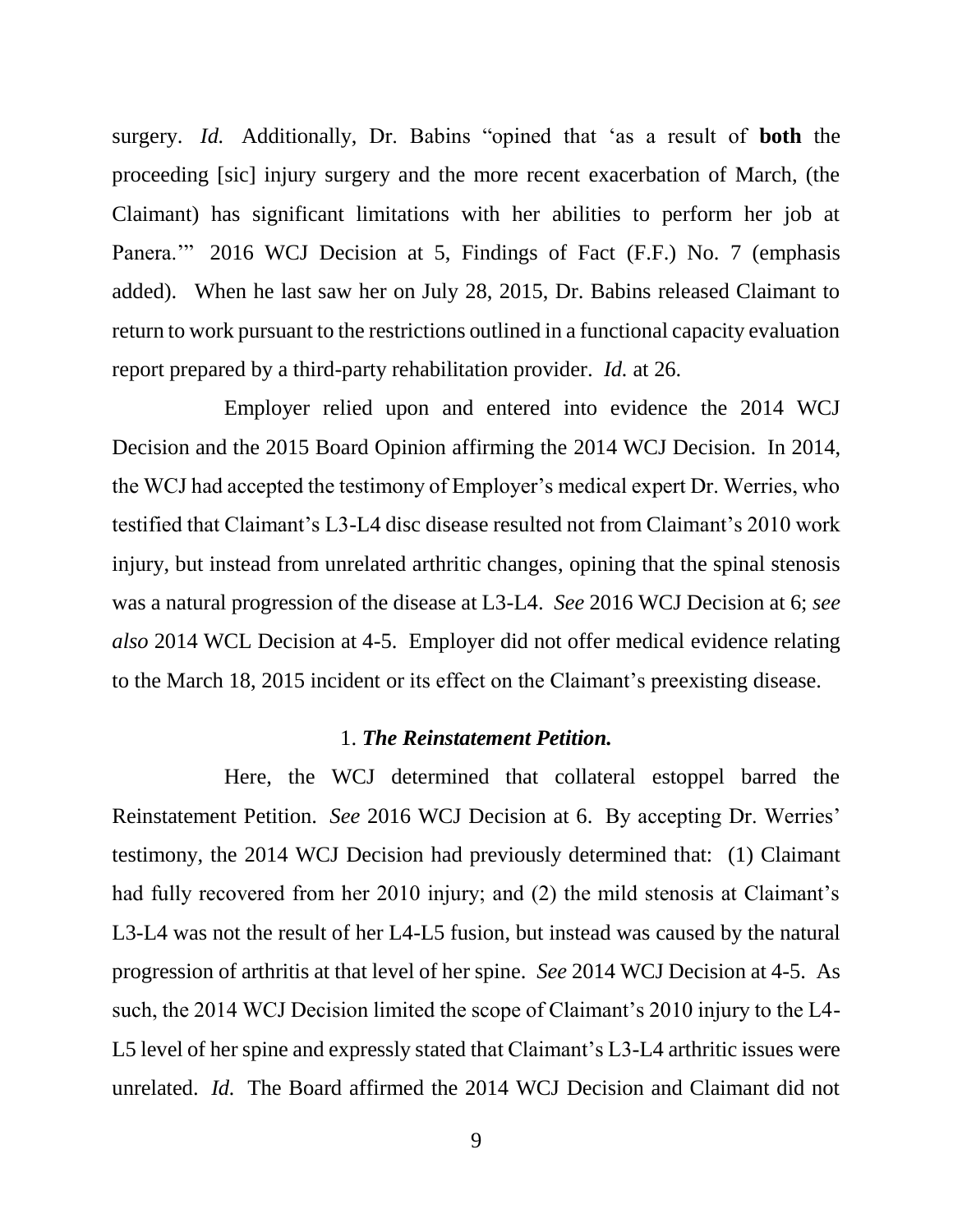appeal, thus limiting the scope of Claimant's 2010 injury. *See* 2015 Board Opinion; *see also McNeil v. Workers' Comp. Appeal Bd. (Dep't of Corr., SCI-Graterford)*, 169 A.3d 171, 176 (Pa. Cmwlth. 2017), *appeal denied*, 181 A.3d 1124 (Pa. 2018) (noting that, where a claimant does not appeal a WCJ's or the Board's determination regarding the scope of a work injury, the determination becomes a final order as to the scope of the work injury and collateral estoppel will preclude future attempts to relitigate the scope of the work injury); *Williams v. Workers' Comp. Appeal Bd. (S. Hills Health Sys.)*, 877 A.2d 531, 535 (Pa. Cmwlth. 2005) (holding that WCJ decision that limited the scope of claimant's injury and found injury had resolved precluded a reinstatement petition to expand scope of original injury). The WCJ determined that the Reinstatement Petition's allegation that Claimant's March 18, 2015 L3-L4 injury was a recurrence of her 2010 injury was an attempt to relitigate and expand the scope of Claimant's 2010 injury to include the L3-L4 stenosis previously attributed to natural arthritic changes. *See* 2016 WCJ Decision at 6. Therefore, based on the 2014 WCJ Decision, the WCJ determined Claimant's Reinstatement Petition was barred by collateral estoppel. *See* 2016 WCJ Decision at 6.

We agree that the 2014 WCJ Decision precludes a claim that Claimant's March 18, 2015 injury was a recurrence of her 2010 work-related injury. The 2014 WCJ Decision and 2015 Board Opinion limited the scope of Claimant's 2010 work injury to her L4-L5 issues and expressly stated that her L3-L4 issues resulted from natural arthritic progression, not the 2010 work injury. Because the 2015 Board Opinion affirming the 2014 WCJ Decision is final, Claimant cannot now use a reinstatement petition to expand the scope of the 2010 work injury to include either the 2015 injury or the L3-L4 level changes where the WCJ previously found the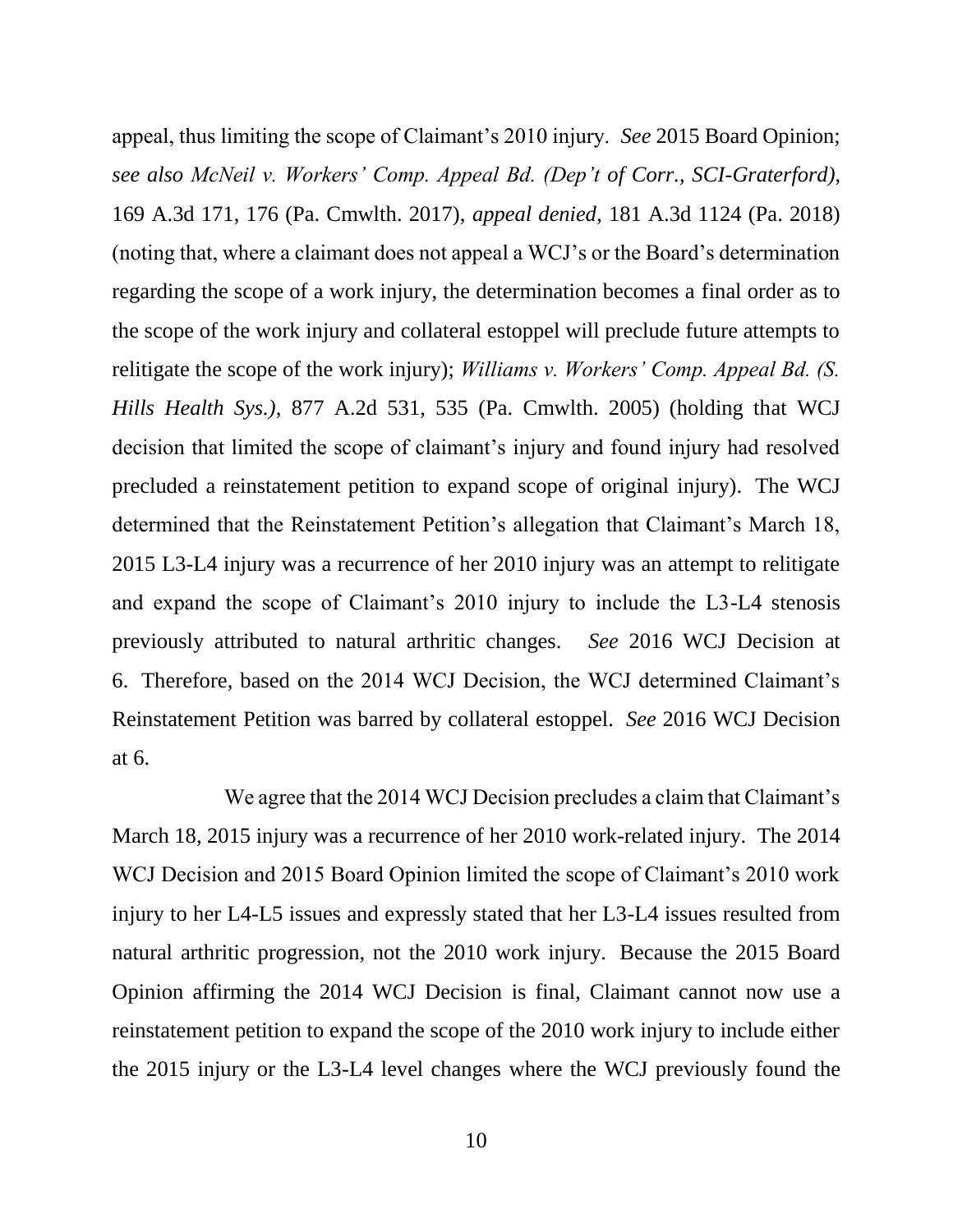2010 work injury to be limited to Claimant's L4-L5 and fully resolved. *See McNeil*, *Williams*. Otherwise stated, per the 2014 WCJ Decision, Claimant's L3-L4 condition did not form part of the 2010 injury, and therefore, it could not have "recurred" for the purpose of reinstating the WC benefits terminated by the 2014 WCJ Decision. Accordingly, the Board properly affirmed the WCJ's denial of Claimant's Reinstatement Petition.

#### 2. *The Claim Petition.*

The WCJ's determination that collateral estoppel precluded Claimant from claiming in the Reinstatement Petition that her L3-L4 stenosis was a recurrence of her 2010 injury warranting a reinstatement of the previously received WC benefits, however, does not preclude the claim that the March 18, 2015 incident caused an aggravation of the preexisting stenosis at L3-L4 that constituted a new injury causing disability to Claimant.

Employer in this case relied upon Dr. Werries' 2014 opinion and the WCJ's 2014 Decision crediting that opinion to establish that the L3-L4 stenosis was a natural arthritic condition.

> [E]mployers take claimants as they are at the time of injury. If a claimant has a non-work[-]related predisposition which is rendered fully disabling by a workplace injury that would not have disabled other workers, employer is 100% liable for benefits even if the injury is only 5% responsible for the resulting physical impairment.

*S. Abington Twp.*, 831 A.2d at 182. The employer "bears full responsibility for whatever loss of earning power is occasioned by the aggravation." *Id.* This is so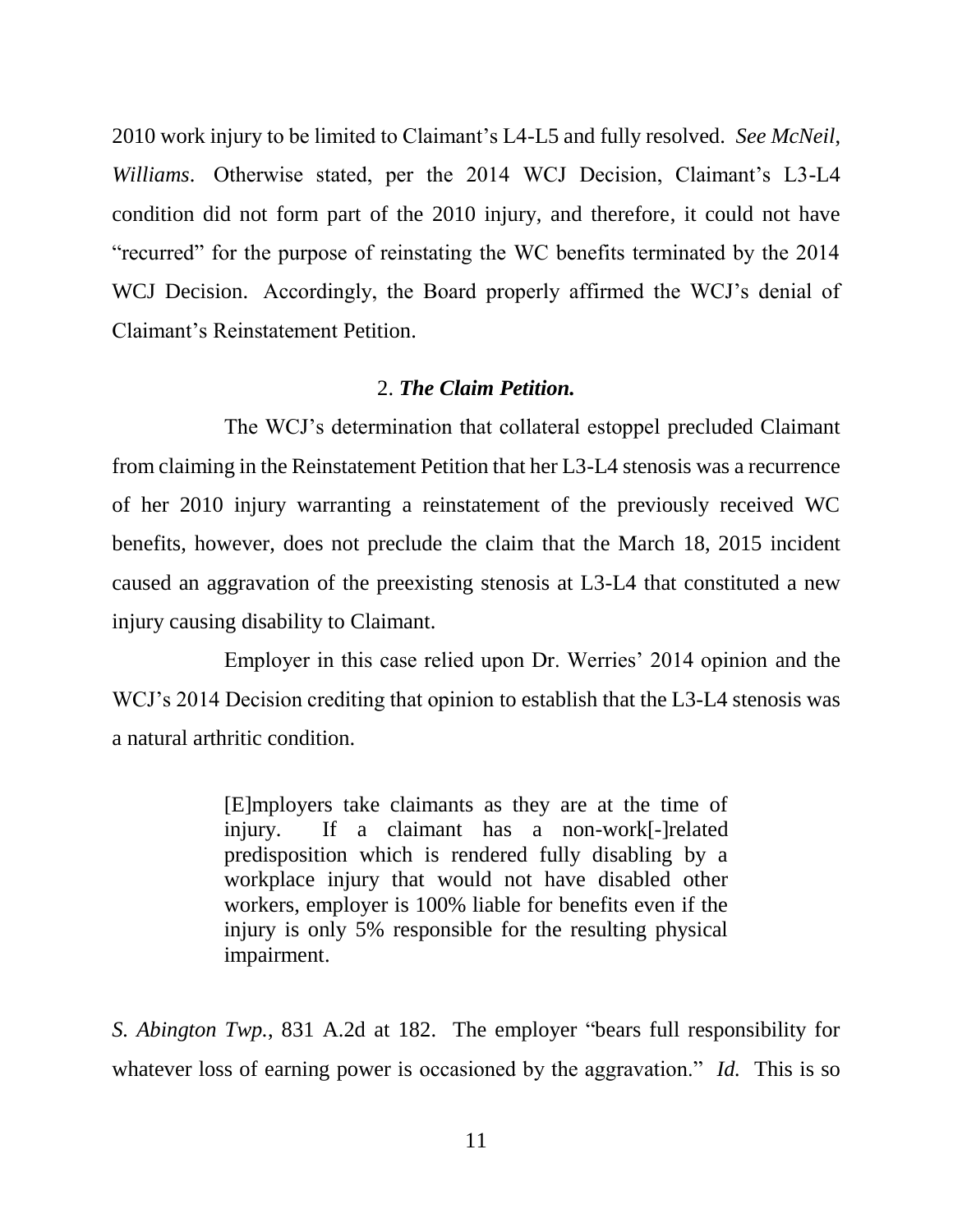even where a disability is caused by a combination of a preexisting condition and work-related intervening event or incident. *See Fotta v. Workmen's Comp. Appeal Bd. (U.S. Steel/USX Corp. Maple Creek Mine)*, 626 A.2d 1144 (Pa. 1993) (holding that where record revealed employee's disability was partly attributable to a workrelated 2-foot fall in addition to a preexisting condition, a referee's finding that employee was not entitled to WC benefits was not supported by substantial evidence).

In denying the Claim Petition, the WCJ seized on Dr. Babins' description of Claimant's March 18, 2015 injury as an "exacerbation" that caused a "transient increase" in Claimant's symptoms as follows:

> Claimant's medical expert, Dr. Babins, opined that the Claimant has stenosis at the L3-[L]4 level, which is the level adjacent to the prior fusion, and that the disease at L3-[L]4 is significantly worse in the April 2015 MRI as compared to the August 2013 MRI. Dr. Babins opined that the L3-[L]4 stenosis is directly related to the prior fusion and that the March 18, 2015 injury was an exacerbation that caused a "transient increase" in symptoms.

2016 WCJ Decision at 6, F.F. No. 12(c). Additionally, while Dr. Babins testified that he believed the L3-L4 stenosis was related to the surgery for the prior 2010 work injury, the 2014 WCJ Decision, which is final and binding, makes clear that the L3- L4 condition was natural disease progression and this determination was reiterated as a finding by the WCJ in this matter. A work-related aggravation of a pre-existing non-work-related disease is compensable and considered a new injury. *See Chik-Fil-A*, *Am. Contracting*; *cf*. 77 P.S. § 411 (defining injury as an injury "arising in the course of his employment and related thereto, and such disease or infection as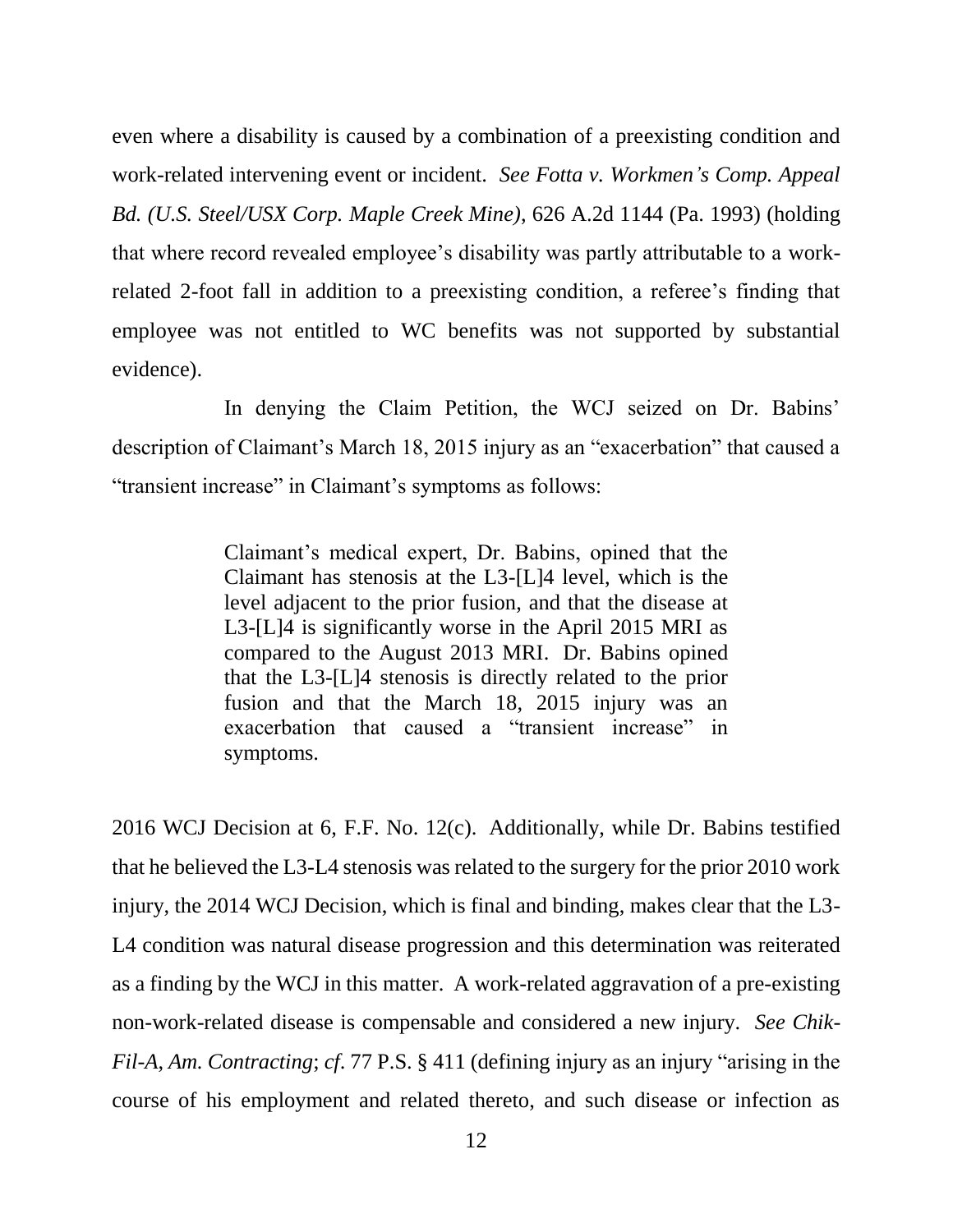naturally results from the injury or is aggravated, reactivated or accelerated by the injury . . ."). However, here, the WCJ stated that a transient increase in symptoms of a preexisting non-work-related condition is not compensable. The WCJ found:

> As to the March 18, 2015 event, Dr. Babins testified it caused a temporary increase in symptoms and exacerbated the Claimant's underlying condition. The Claimant had been treating with Dr. Babins and, in fact, received an injection on March 5, 2015, just 13 days before the March 18, 2015 event. Therefore, the temporary increase in symptoms is found not to be a new distinct injury or an aggravation of [the] underlying condition so as to be considered a new injury, Dr. Babins opined that the L3- [L]4 disc disease is related to the L4-[L]5 fusion surgery performed to treat the May 4, 2010 work injury. He noted that the 2015 MRI showed a worsening in the disc disease at L3-[L]4 and compared to the 2013 MRI; however he did not opine that the 2015 event caused the worsening of the L3-[L]4 disc. He described [that] the Claimant had a temporary increase in symptoms. Symptoms he had been seeing her for and, in fact, had given her an injection for just 13 days before the March 18, 2015 event.

2016 WCJ Decision at 7, F.F. No. 12(h). Based on these findings, the WCJ found that Claimant failed to establish that the March 18, 2015 event caused a new injury or aggravation of underlying disease at L3-L4 and therefore had not met her burden of proof as to the Claim Petition. *See* 2016 WCJ Decision at 7.

In summarizing the evidence presented, the WCJ stated, "Dr. Babins opined that 'as a result of **both** the proceeding [sic] injury surgery and the more recent exacerbation of March, ([] Claimant) has significant limitations with her abilities to perform her job at Panera.'" 2016 WCJ Decision at 5, F.F. No. 7 (emphasis added). Nonetheless, despite having acknowledged that Dr. Babins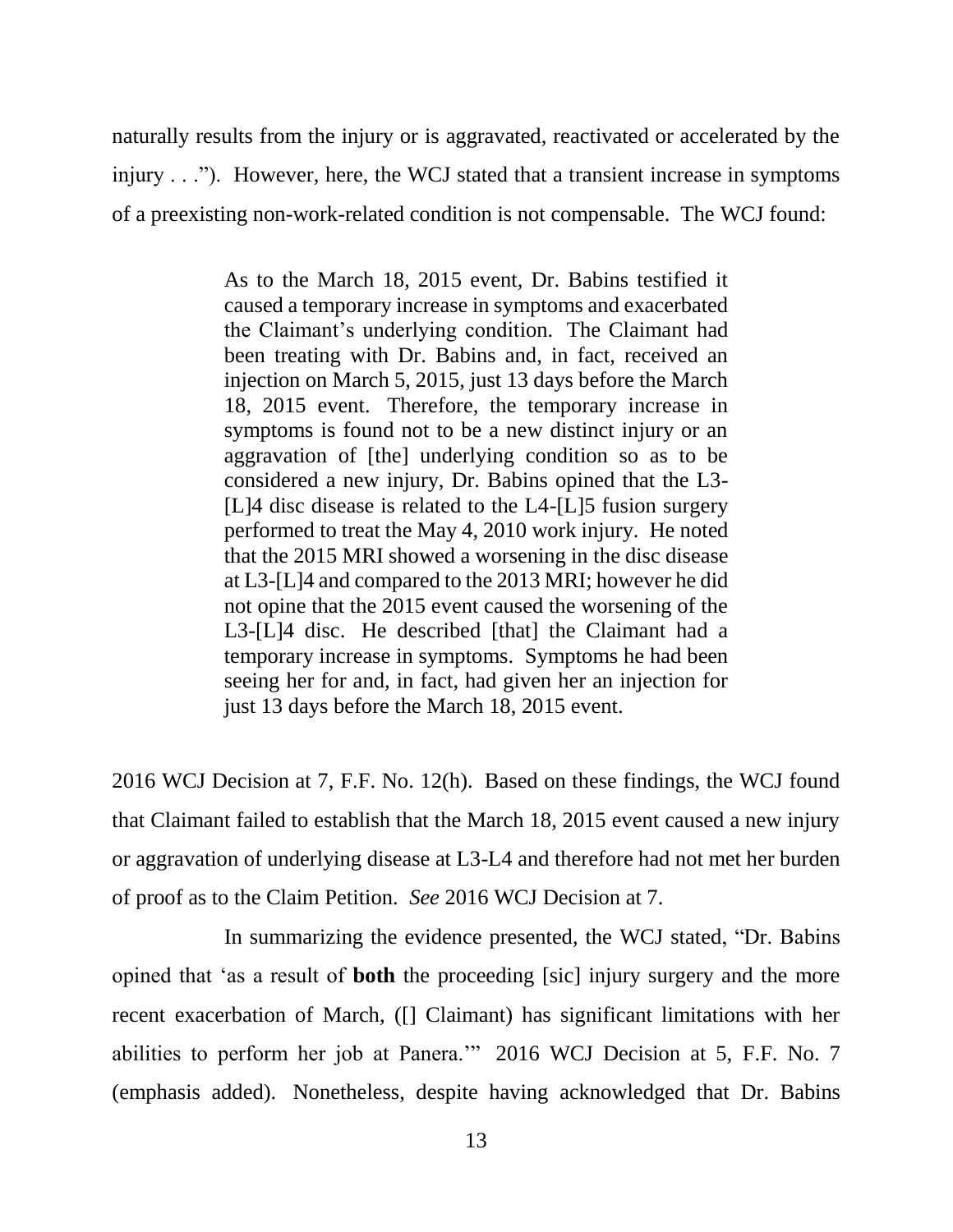testified that Claimant has significant limitations on her ability to perform her job as a result of **both** events, the WCJ's decision omits any discussion of whether the March 18, 2015 incident contributed to Claimant's disability. *See Fotta*; *S. Abington Twp.* Further, the 2016 WCJ Decision does not find that Dr. Babins' testimony was either equivocal or not credible. The WCJ's findings simply note that Claimant was treating for symptoms related to the 2010 incident shortly prior to the new March 18, 2015 incident and then directly proceed to the conclusion that Claimant suffered no new injury, seemingly ignoring the March 18, 2015 intervening incident. *See* 2016 WCJ Decision at 7, F.F. No. 12(h). It appears that the WCJ concludes that because Claimant suffered symptoms 13 days prior to the March 18, 2015 work incident, the increase in symptoms following the event could not be caused by the March 18, 2015 incident, despite Dr. Babins' uncontradicted testimony that both the surgery **and** the March 18, 2015 injury were the cause of Claimant's disability. Without some discussion of whether the intervening March 18, 2015 incident contributed to Claimant's disability, this Court cannot determine whether the WCJ erred in determining that Claimant has not proven an aggravation. *See S. Abington Twp.*; *Chik-Fil-A*, 792 A.2d at 688-89 (stating that a claimant asserting an aggravation of a preexisting condition must establish that (i) the aggravation arose in the course of employment; (ii) the aggravation was related to the employment; and (iii) disability resulted); *cf. Fotta*, 626 A.2d at 1147 (holding that where the claimant's disability was due in part to a work-related incident, claimant was entitled to WC benefits). This deficiency in the 2016 WCJ Decision represents an error of law. A determination of whether the March 18, 2015 work incident contributed to Claimant's disability must be made by the WCJ in his role as fact-finder. *See SKF USA, Inc. v. Workers' Comp. Appeal Bd. (Smalls)*, 728 A.2d 385, 388 (Pa. Cmwlth.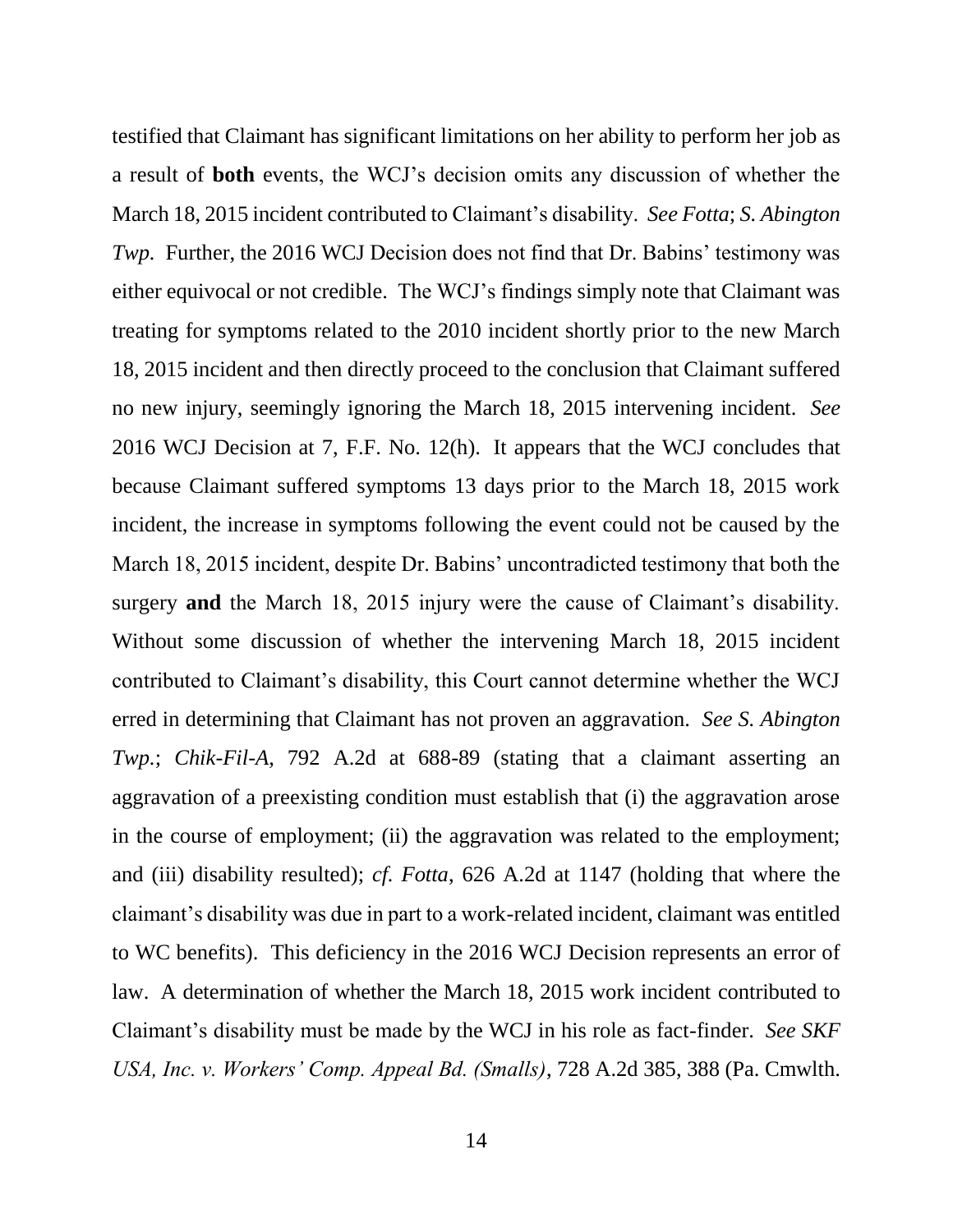1999) (stating that it is the province of the WCJ to make factual findings as to causation which will lead to the ultimate legal conclusion that the claimant has sustained a separately compensable injury called an aggravation).

Accordingly, we affirm the Board's affirmation of the WCJ's denial of Claimant's Reinstatement Petition, but vacate the Board's affirmation of the WCJ's denial of the Claim Petition and remand the matter for further findings by the WCJ. In the event the WCJ determines that the March 18, 2015 incident represents a new injury because it contributed to Claimant's disability, we instruct the WCJ to include additional findings regarding the length and extent of Claimant's resulting disability and any compensation due.

# \_\_\_\_\_\_\_\_\_\_\_\_\_\_\_\_\_\_\_\_\_\_\_\_\_\_\_\_\_\_\_\_\_\_ CHRISTINE FIZZANO CANNON, Judge